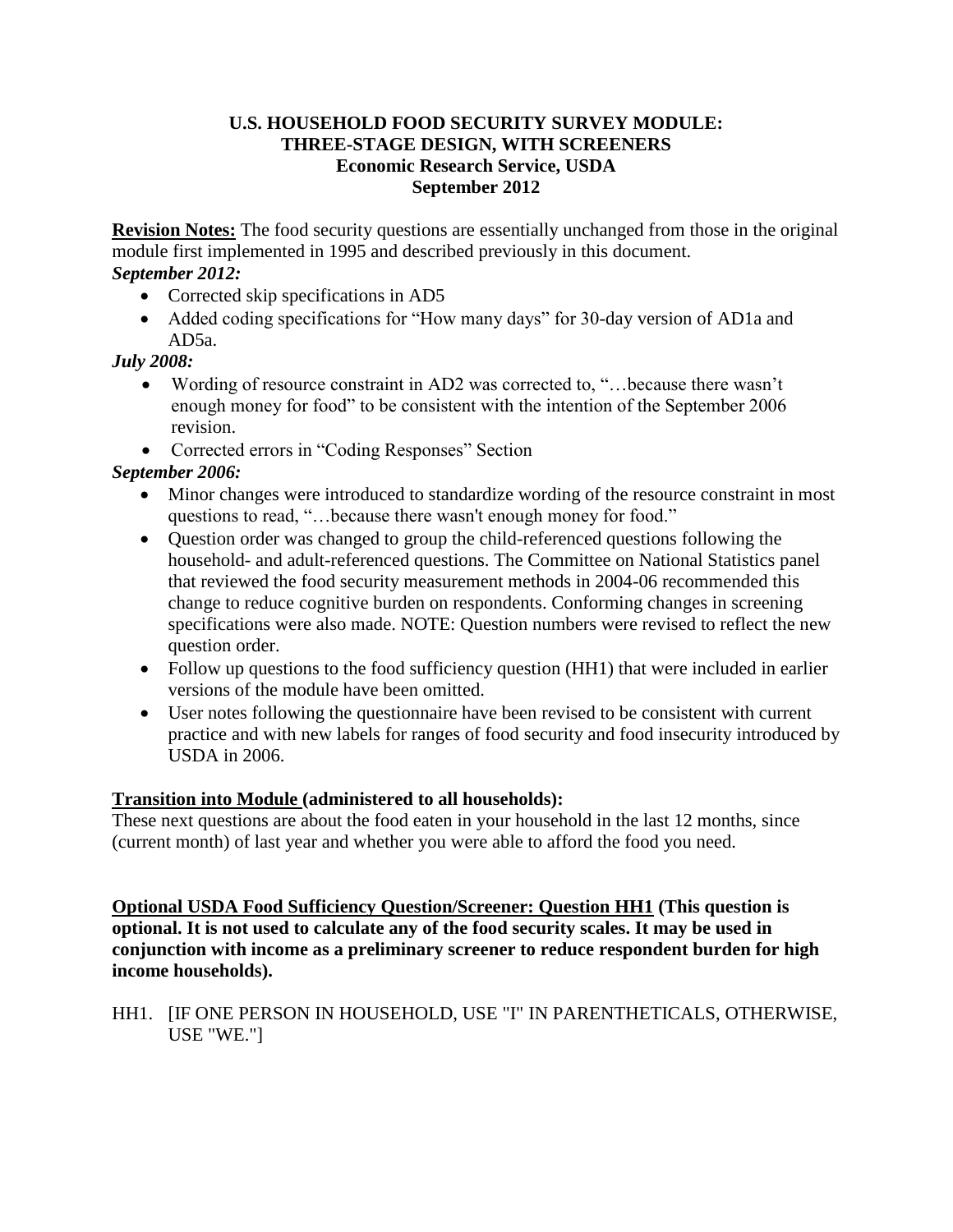Which of these statements best describes the food eaten in your household in the last 12 months: —enough of the kinds of food (I/we) want to eat; —enough, but not always the kinds of food (I/we) want; —sometimes not enough to eat; or, —often not enough to eat?

- [1] Enough of the kinds of food we want to eat
- [2] Enough but not always the kinds of food we want
- [3] Sometimes not enough to eat
- [4] Often not enough to eat
- [ ] DK or Refused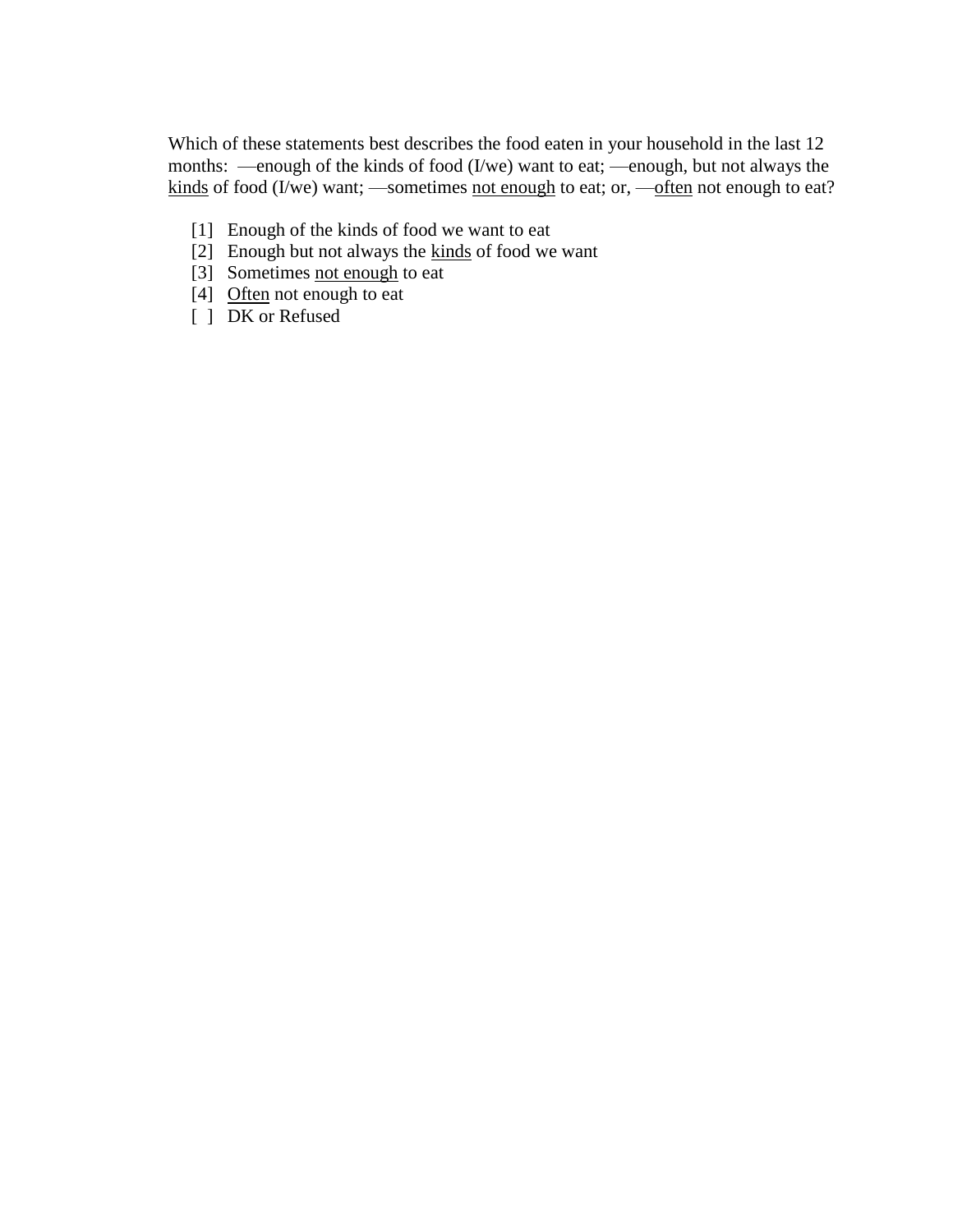### **Household Stage 1: Questions HH2-HH4 (asked of all households; begin scale items).**

[IF SINGLE ADULT IN HOUSEHOLD, USE "I," "MY," AND "YOU" IN PARENTHETICALS; OTHERWISE, USE "WE," "OUR," AND "YOUR HOUSEHOLD."]

HH2. Now I'm going to read you several statements that people have made about their food situation. For these statements, please tell me whether the statement was often true, sometimes true, or never true for (you/your household) in the last 12 months—that is, since last (name of current month).

The first statement is "(I/We) worried whether (my/our) food would run out before (I/we) got money to buy more." Was that often true, sometimes true, or never true for (you/your household) in the last 12 months?

- [ ] Often true
- [ ] Sometimes true
- [ ] Never true
- [ ] DK or Refused
- HH3. "The food that (I/we) bought just didn't last, and (I/we) didn't have money to get more." Was that often, sometimes, or never true for (you/your household) in the last 12 months?
	- [ ] Often true
	- [ ] Sometimes true
	- [ ] Never true
	- [ ] DK or Refused
- HH4. "(I/we) couldn't afford to eat balanced meals." Was that often, sometimes, or never true for (you/your household) in the last 12 months?
	- [ ] Often true
	- [ ] Sometimes true
	- [ ] Never true
	- [ ] DK or Refused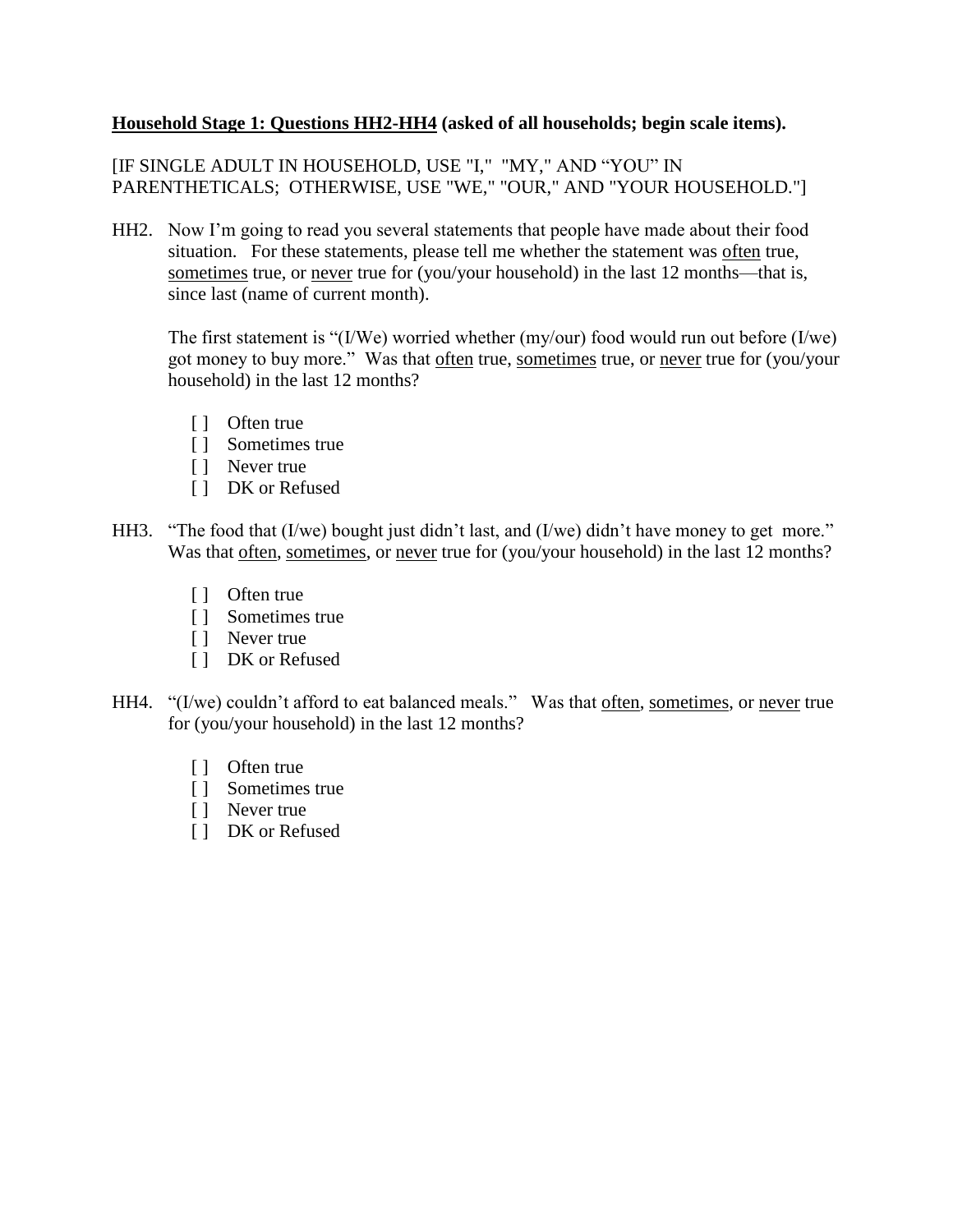**Screener for Stage 2 Adult-Referenced Questions:** If affirmative response (i.e., "often true" or "sometimes true") to one or more of Questions HH2-HH4, OR, response [3] or [4] to question HH1 (if administered), then continue to *Adult Stage 2;* otherwise, if children under age 18 are present in the household, skip to *Child Stage 1,* otherwise skip to *End of Food Security Module.*

**NOTE:** In a sample similar to that of the general U.S. population, about 20 percent of households (45 percent of households with incomes less than 185 percent of poverty line) will pass this screen and continue to Adult Stage 2.

## **Adult Stage 2: Questions AD1-AD4 (asked of households passing the screener for Stage 2 adult-referenced questions).**

- AD1. In the last 12 months, since last (name of current month), did (you/you or other adults in your household) ever cut the size of your meals or skip meals because there wasn't enough money for food?
	- [ ] Yes
	- [] No (Skip AD1a)
	- [ ] DK (Skip AD1a)

AD1a. [IF YES ABOVE, ASK] How often did this happen—almost every month, some months but not every month, or in only 1 or 2 months?

- [ ] Almost every month
- [ ] Some months but not every month
- [ ] Only 1 or 2 months
- $[ ]$  DK
- AD2. In the last 12 months, did you ever eat less than you felt you should because there wasn't enough money for food?
	- [ ] Yes
	- $\lceil \cdot \rceil$  No
	- $[ ]$  DK
- AD3. In the last 12 months, were you every hungry but didn't eat because there wasn't enough money for food?
	- [ ] Yes
	- [ ] No
	- $\begin{bmatrix} 1 & \mathrm{DK} \end{bmatrix}$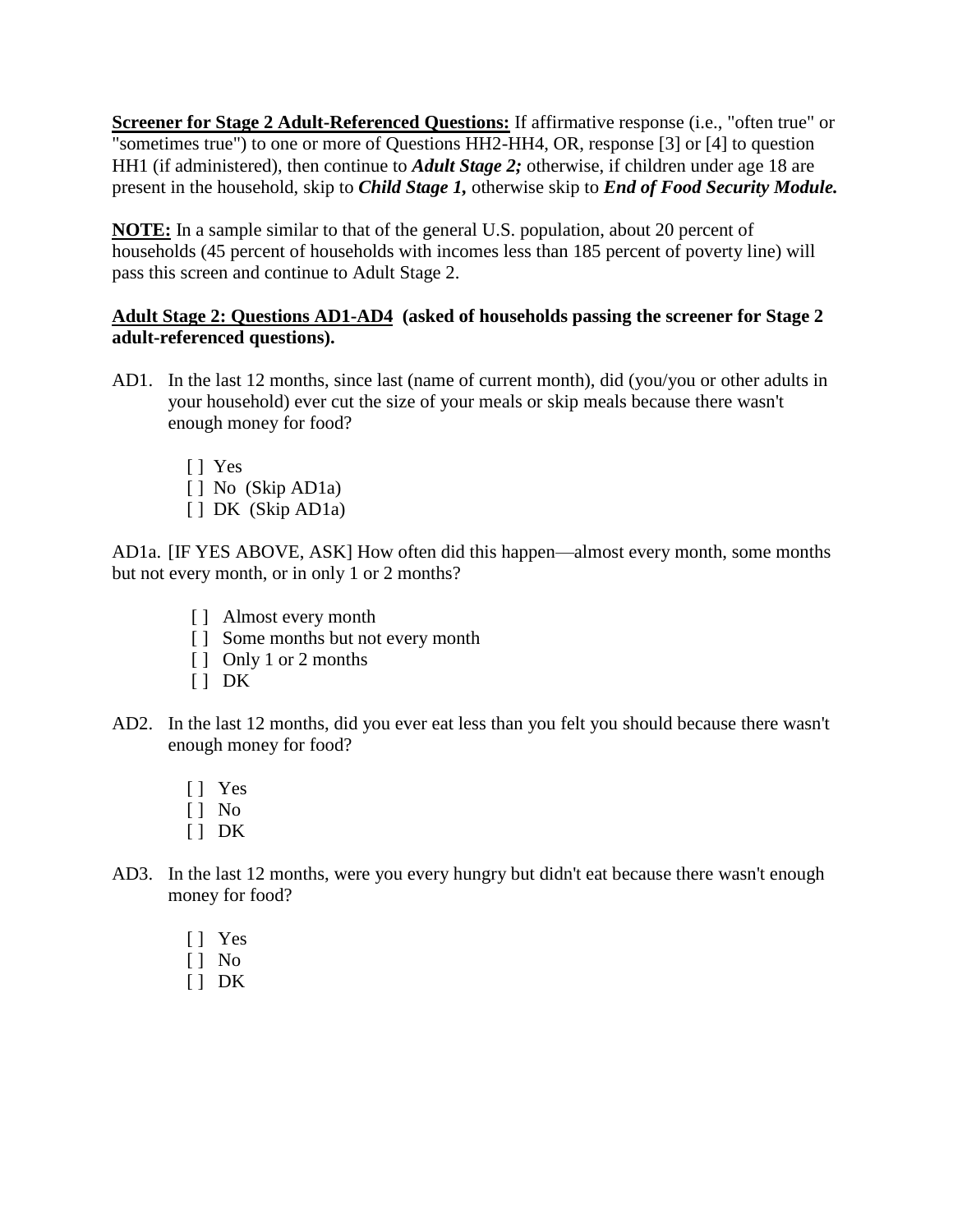AD4. In the last 12 months, did you lose weight because there wasn't enough money for food?

- [ ] Yes
- [ ] No
- [ ] DK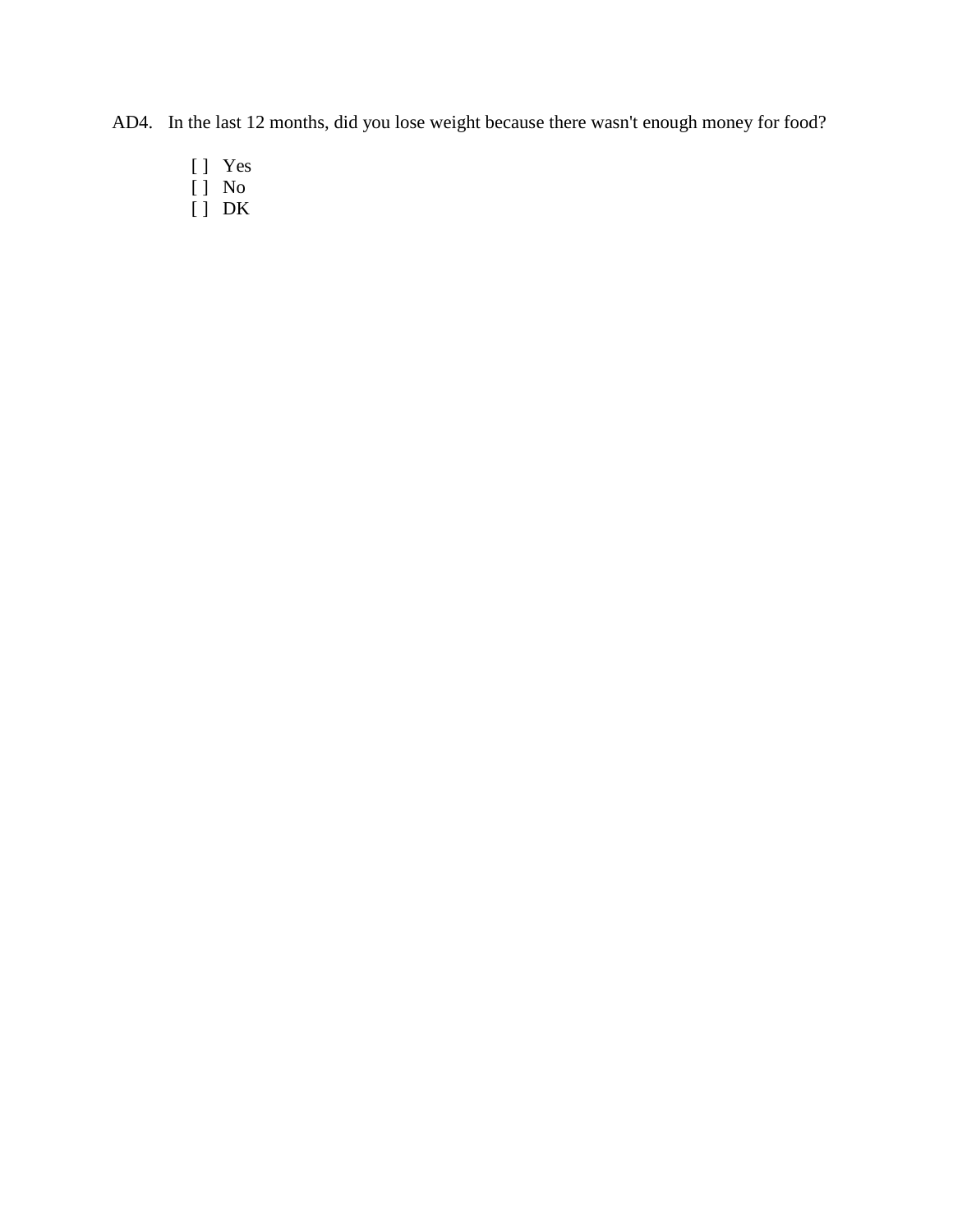**Screener for Stage 3 Adult-Referenced Questions:** If affirmative response to one or more of questions AD1 through AD4, then continue to *Adult Stage 3;* otherwise, if children under age 18 are present in the household, skip to *Child Stage 1,* otherwise skip to *End of Food Security Module.*

**NOTE:** In a sample similar to that of the general U.S. population, about 8 percent of households (20 percent of households with incomes less than 185 percent of poverty line) will pass this screen and continue to Adult Stage 3.

## **Adult Stage 3: Questions AD5-AD5a (asked of households passing screener for Stage 3 adult-referenced questions).**

- AD5. In the last 12 months, did (you/you or other adults in your household) ever not eat for a whole day because there wasn't enough money for food?
	- [ ] Yes
	- [ ] No (Skip AD5a)
	- [] DK (Skip AD5a)
- AD5a. [IF YES ABOVE, ASK] How often did this happen—almost every month, some months but not every month, or in only 1 or 2 months?
	- [ ] Almost every month
	- [ ] Some months but not every month
	- [ ] Only 1 or 2 months
	- $[ ] DK$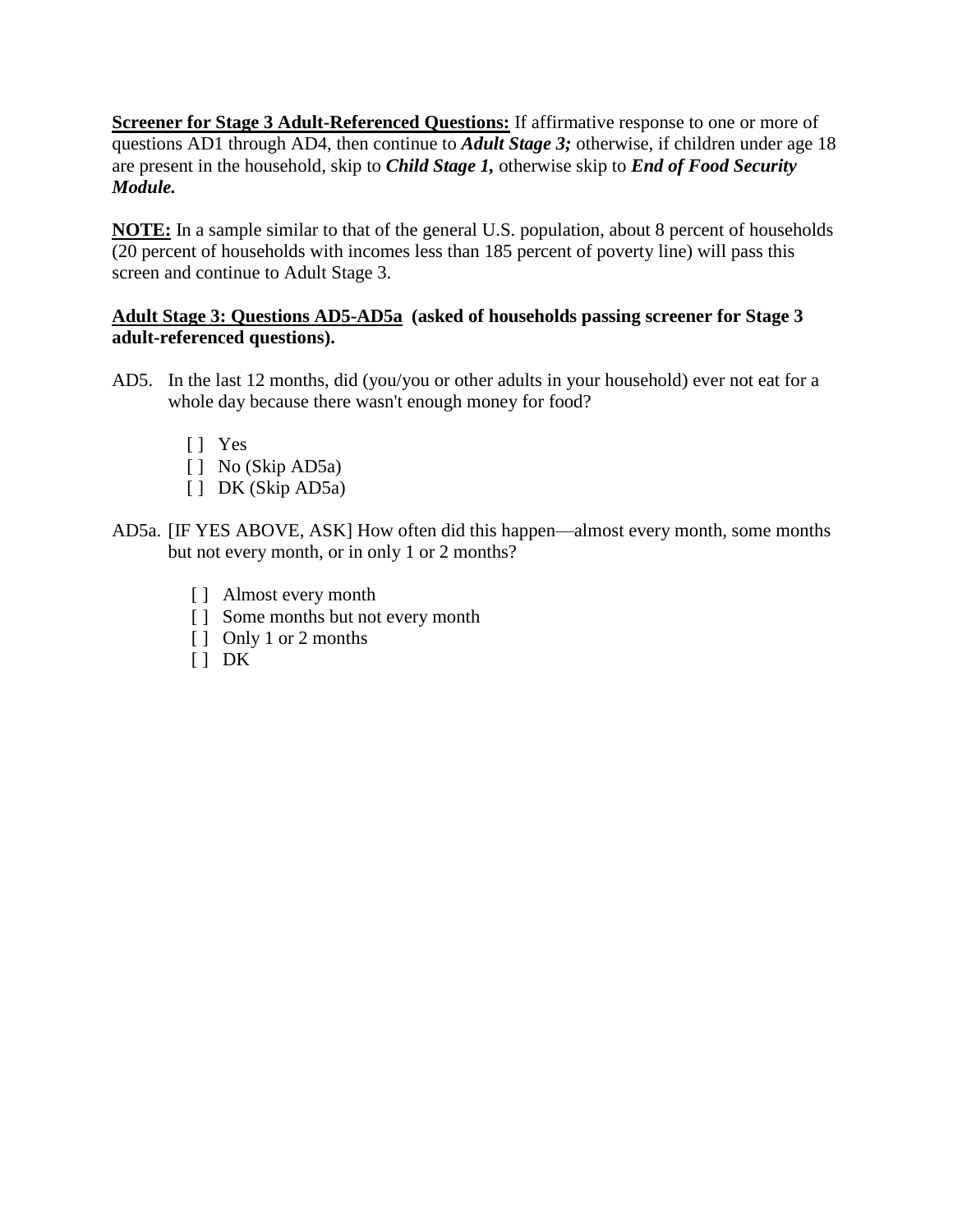### **Child Stage 1: Questions CH1-CH3 (Transitions and questions CH1 and CH2 are administered to all households with children under age 18)** Households with no child under age 18, skip to *End of Food Security Module.*

SELECT APPROPRIATE FILLS DEPENDING ON NUMBER OF ADULTS AND NUMBER OF CHILDREN IN THE HOUSEHOLD.

## **Transition into Child-Referenced Questions:**

Now I'm going to read you several statements that people have made about the food situation of their children. For these statements, please tell me whether the statement was OFTEN true, SOMETIMES true, or NEVER true in the last 12 months for (your child/children living in the household who are under 18 years old).

- CH1. "(I/we) relied on only a few kinds of low-cost food to feed (my/our) child/the children) because (I was/we were) running out of money to buy food." Was that often, sometimes, or never true for (you/your household) in the last 12 months?
	- [ ] Often true
	- [ ] Sometimes true
	- [ ] Never true
	- [ ] DK or Refused
- CH2. "(I/We) couldn't feed (my/our) child/the children) a balanced meal, because (I/we) couldn't afford that." Was that often, sometimes, or never true for (you/your household) in the last 12 months?
	- [ ] Often true
	- [ ] Sometimes true
	- [ ] Never true
	- [ ] DK or Refused
- CH3. "(My/Our child was/The children were) not eating enough because (I/we) just couldn't afford enough food." Was that often, sometimes, or never true for (you/your household) in the last 12 months?
	- [ ] Often true
	- [ ] Sometimes true
	- [ ] Never true
	- [ ] DK or Refused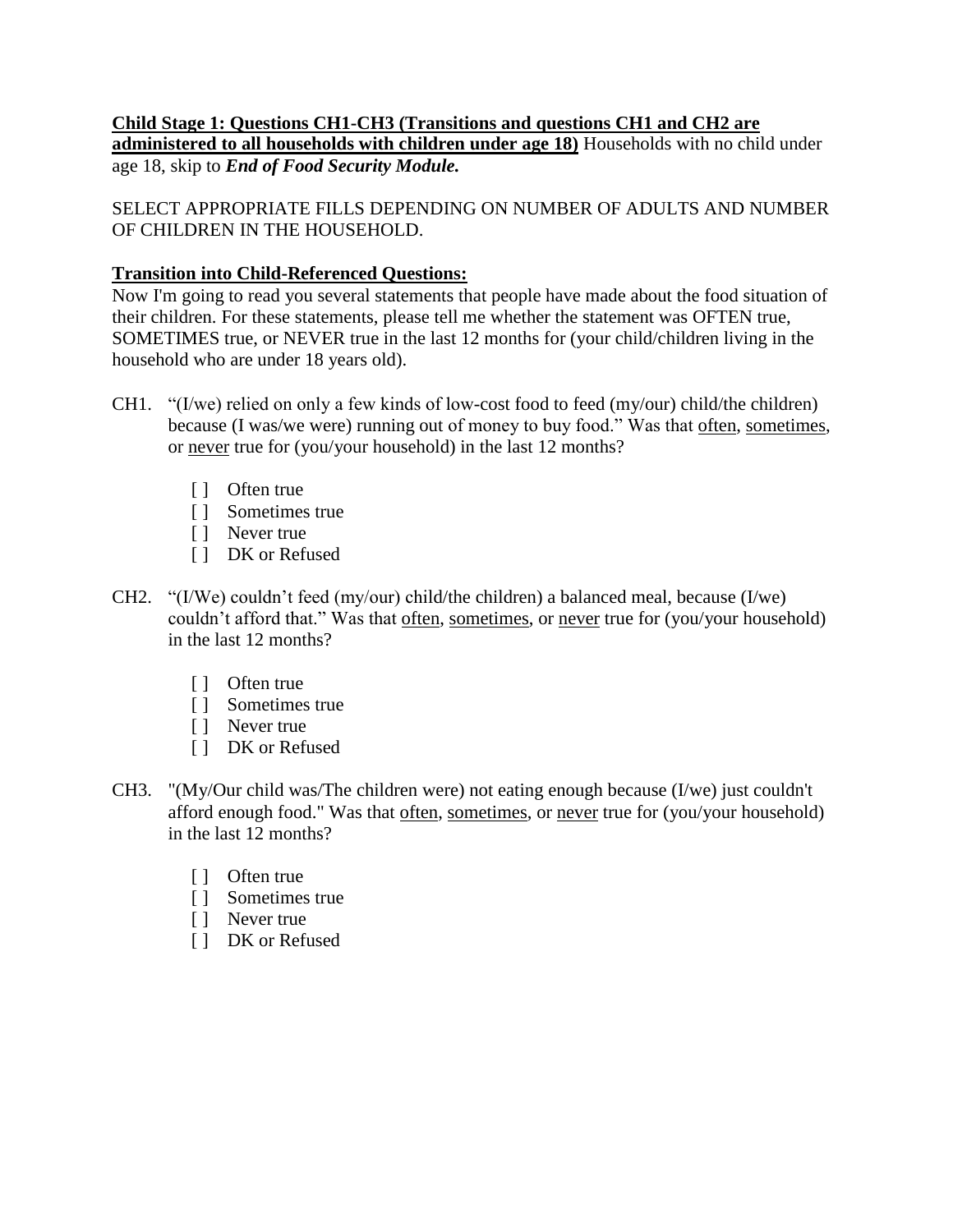**Screener for Stage 2 Child Referenced Questions:** If affirmative response (i.e., "often true" or "sometimes true") to one or more of questions CH1-CH3, then continue to *Child Stage 2;* otherwise skip to *End of Food Security Module.*

**NOTE:** In a sample similar to that of the general U.S. population, about 16 percent of households with children (35 percent of households with children with incomes less than 185 percent of poverty line) will pass this screen and continue to Child Stage 2.

### **Child Stage 2: Questions CH4-CH7 (asked of households passing the screener for stage 2 child-referenced questions).**

**NOTE:** In Current Population Survey Food Security Supplements, question CH6 precedes question CH5.

- CH4. In the last 12 months, since (current month) of last year, did you ever cut the size of (your child's/any of the children's) meals because there wasn't enough money for food?
	- [ ] Yes
	- $[ ]$  No
	- $[$   $]$  DK
- CH5. In the last 12 months, did (CHILD'S NAME/any of the children) ever skip meals because there wasn't enough money for food?
	- [ ] Yes
	- [ ] No (Skip CH5a)
	- [ ] DK (Skip CH5a)
- CH5a. [IF YES ABOVE ASK] How often did this happen—almost every month, some months but not every month, or in only 1 or 2 months?
	- [ ] Almost every month
	- [ ] Some months but not every month
	- [ ] Only 1 or 2 months
	- $[ ]$  DK
- CH6. In the last 12 months, (was your child/were the children) ever hungry but you just couldn't afford more food?
	- [ ] Yes
	- [ ] No
	- $\lceil$  DK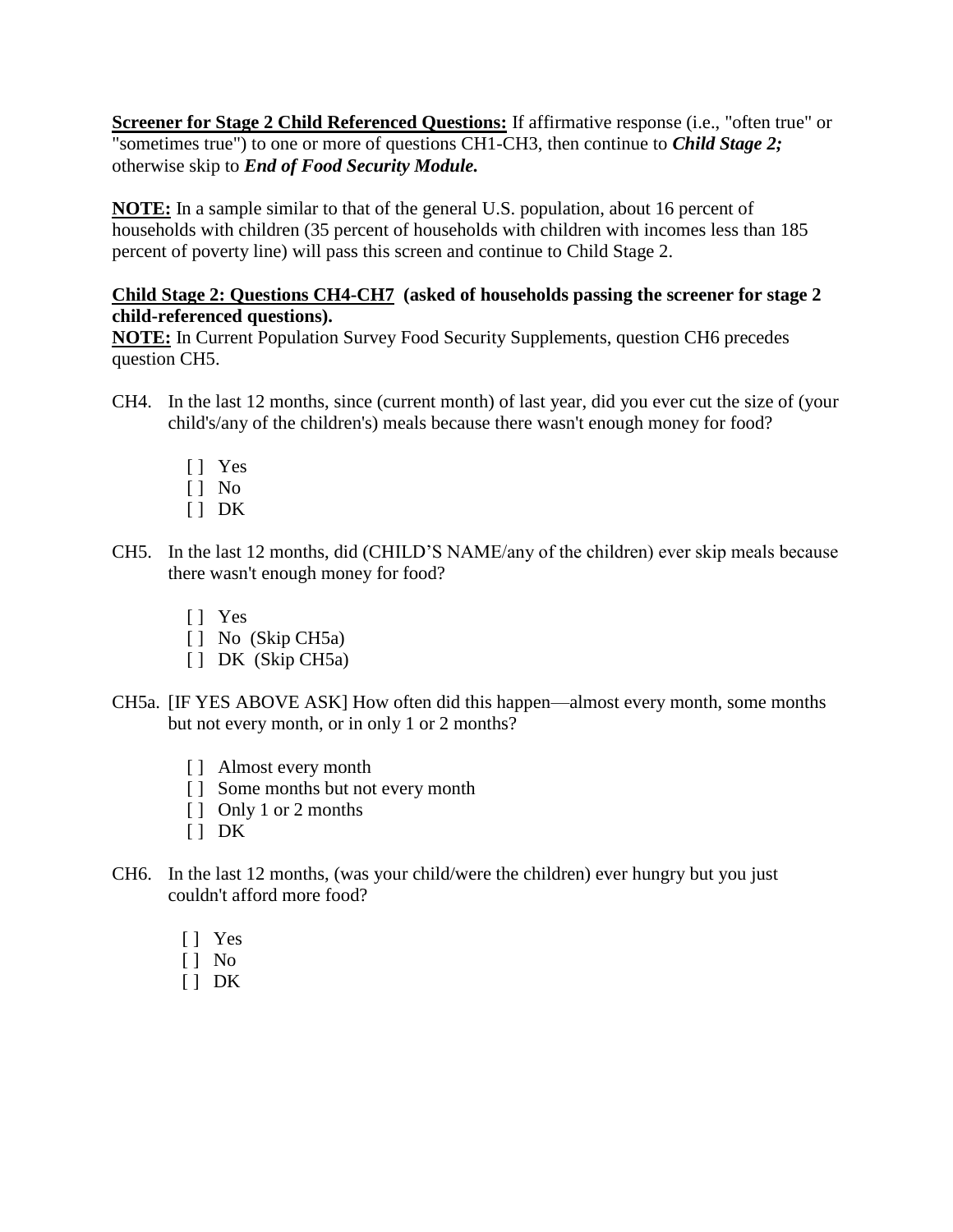- CH7. In the last 12 months, did (your child/any of the children) ever not eat for a whole day because there wasn't enough money for food?
	- [ ] Yes
	- [ ] No
	- [ ] DK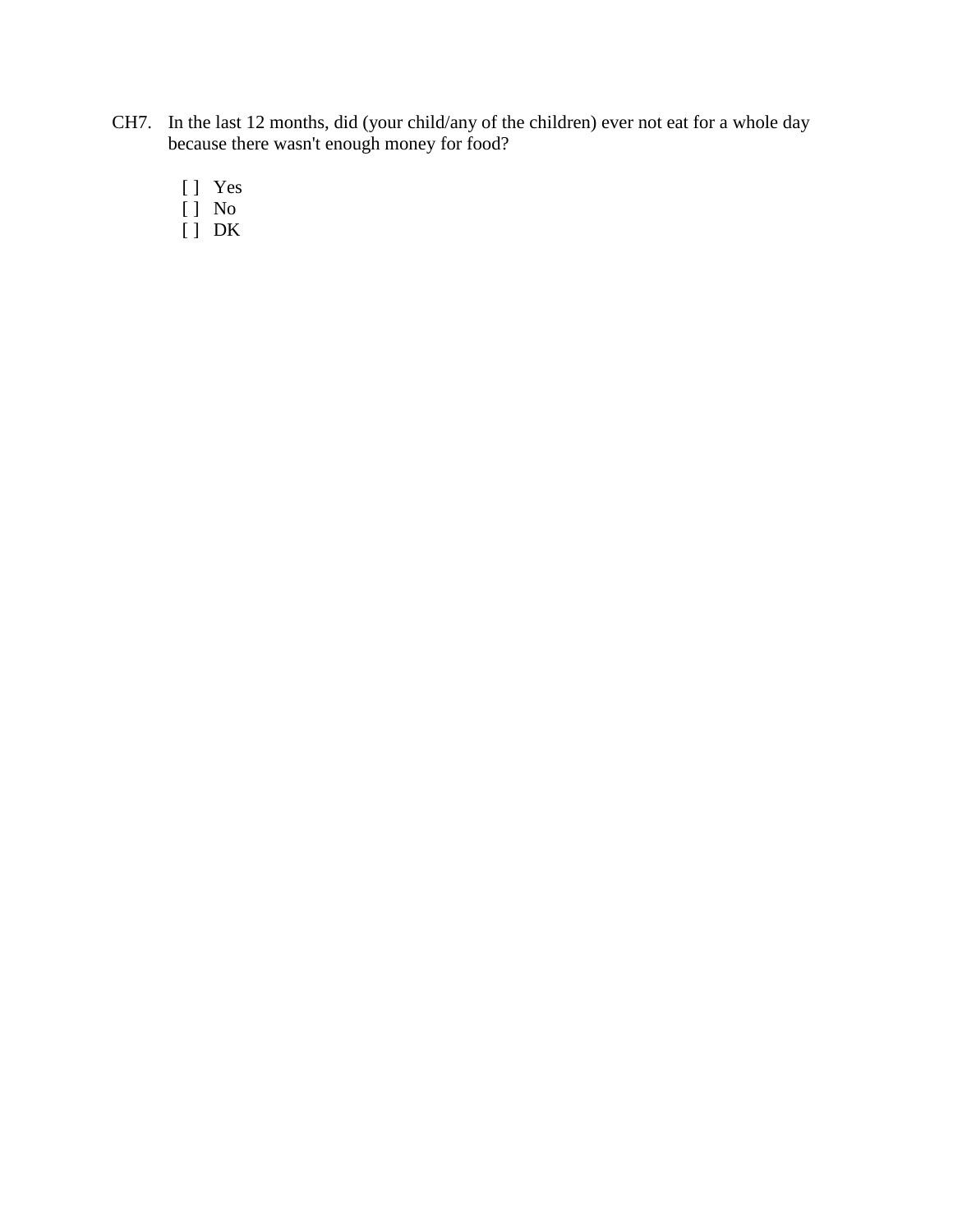#### **END OF FOOD SECURITY MODULE User Notes**

#### **(1) Coding Responses and Assessing Household Food Security Status:**

Following is a brief overview of how to code responses and assess household food security status based on various standard scales. For detailed information on these procedures, refer to the *Guide to Measuring Household Food Security, Revised 2000,* and *Measuring Children's Food Security in U.S. Households, 1995-1999.* Both publications are available through the ERS Food Security in the United States Briefing Room.

Responses of "yes," "often," "sometimes," "almost every month," and "some months but not every month" are coded as affirmative. The sum of affirmative responses to a specified set of items is referred to as the household's raw score on the scale comprising those items.

- Ouestions HH2 through CH7 comprise the U.S. Household Food Security Scale (questions HH2 through AD5a for households with no child present). Specification of food security status depends on raw score and whether there are children in the household (i.e., whether responses to child-referenced questions are included in the raw score).
	- o For households with one or more children:
		- Raw score zero—High food security
			- Raw score 1-2—Marginal food security
			- Raw score 3-7—Low food security
			- Raw score 8-18—Very low food security
	- o For households with no child present:
		- Raw score zero—High food security
		- Raw score 1-2—Marginal food security
		- Raw score 3-5—Low food security
		- Raw score 6-10—Very low food security

Households with high or marginal food security are classified as food secure. Those with low or very low food security are classified as food insecure.

- Questions HH2 through AD5a comprise the U.S. Adult Food Security Scale.
	- Raw score zero—High food security among adults
	- Raw score 1-2—Marginal food security among adults
	- Raw score 3-5—Low food security among adults
	- Raw score 6-10—Very low food security among adults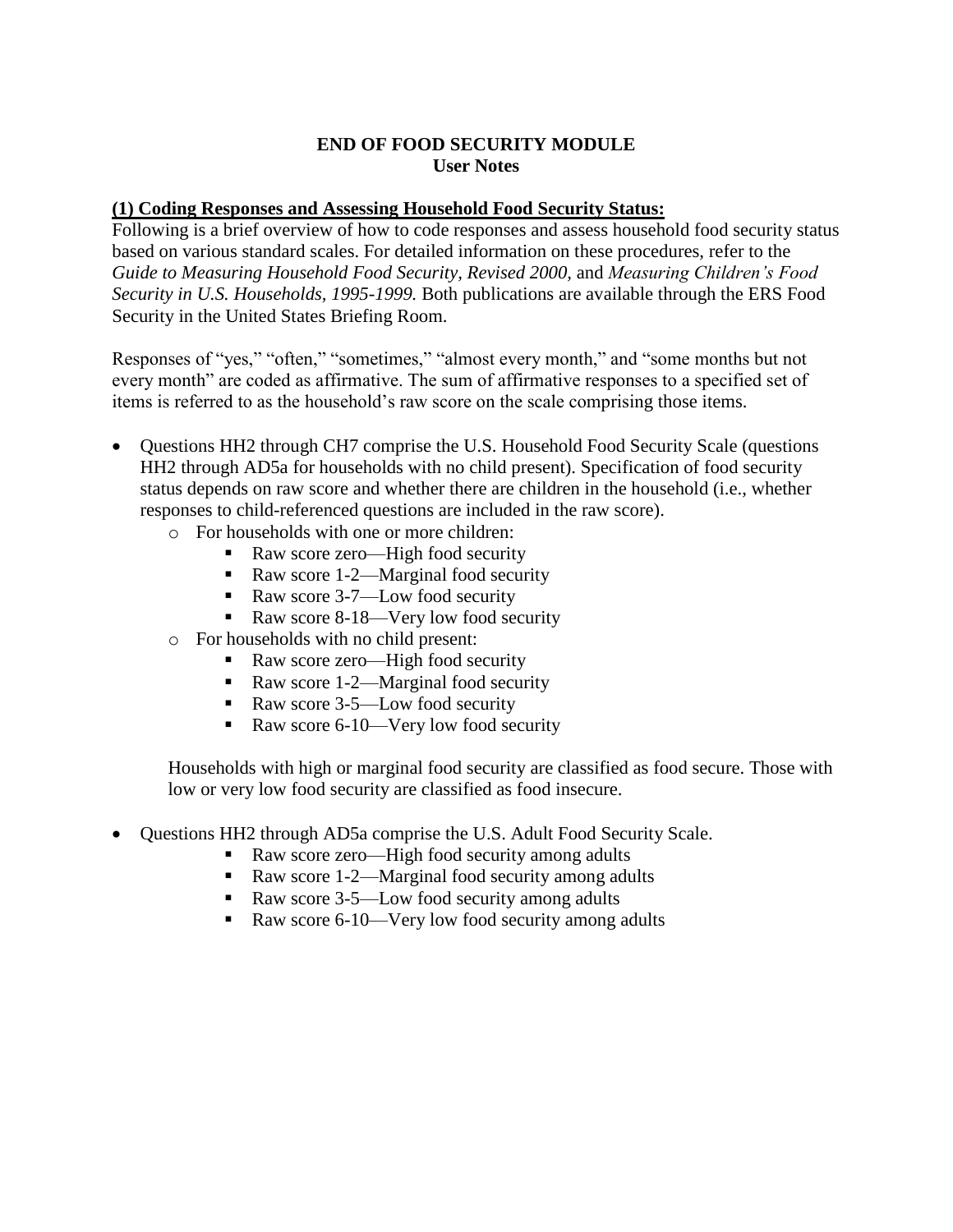- Questions HH3 through AD3 comprise the six-item Short Module from which the Six-Item Food Security Scale can be calculated.
	- Raw score 0-1—High or marginal food security (raw score 1 may be considered marginal food security, but a large proportion of households that would be measured as having marginal food security using the household or adult scale will have raw score zero on the six-item scale)
	- Raw score 2-4—Low food security
	- Raw score 5-6—Very low food security
- Questions CH1 through CH7 comprise the U.S. Children's Food Security Scale.
	- Raw score 0-1—High or marginal food security among children (raw score 1 may be considered marginal food security, but it is not certain that all households with raw score zero have high food security among children because the scale does not include an assessment of the anxiety component of food insecurity)
	- Raw score 2-4—Low food security among children
	- Raw score 5-8—Very low food security among children

**(2) Response Options:** For interviewer-administered surveys, DK ("don't know") and "Refused" are blind responses—that is, they are not presented as response options, but marked if volunteered. For self-administered surveys, "don't know" is presented as a response option.

**(3) Screening:** The two levels of screening for adult-referenced questions and one level for child-referenced questions are provided for surveys in which it is considered important to reduce respondent burden. In pilot surveys intended to validate the module in a new cultural, linguistic, or survey context, screening should be avoided if possible and all questions should be administered to all respondents.

To further reduce burden for higher income respondents, a preliminary screener may be constructed using question HH1 along with a household income measure. Households with income above twice the poverty threshold, AND who respond  $\langle 1 \rangle$  to question HH1 may be skipped to the end of the module and classified as food secure. Use of this preliminary screener reduces total burden in a survey with many higher-income households, and the cost, in terms of accuracy in identifying food-insecure households, is not great. However, research has shown that a small proportion of the higher income households screened out by this procedure will register food insecurity if administered the full module. If question HH1 is not needed for research purposes, a preferred strategy is to omit HH1 and administer Adult Stage 1 of the module to all households and Child Stage 1 of the module to all households with children.